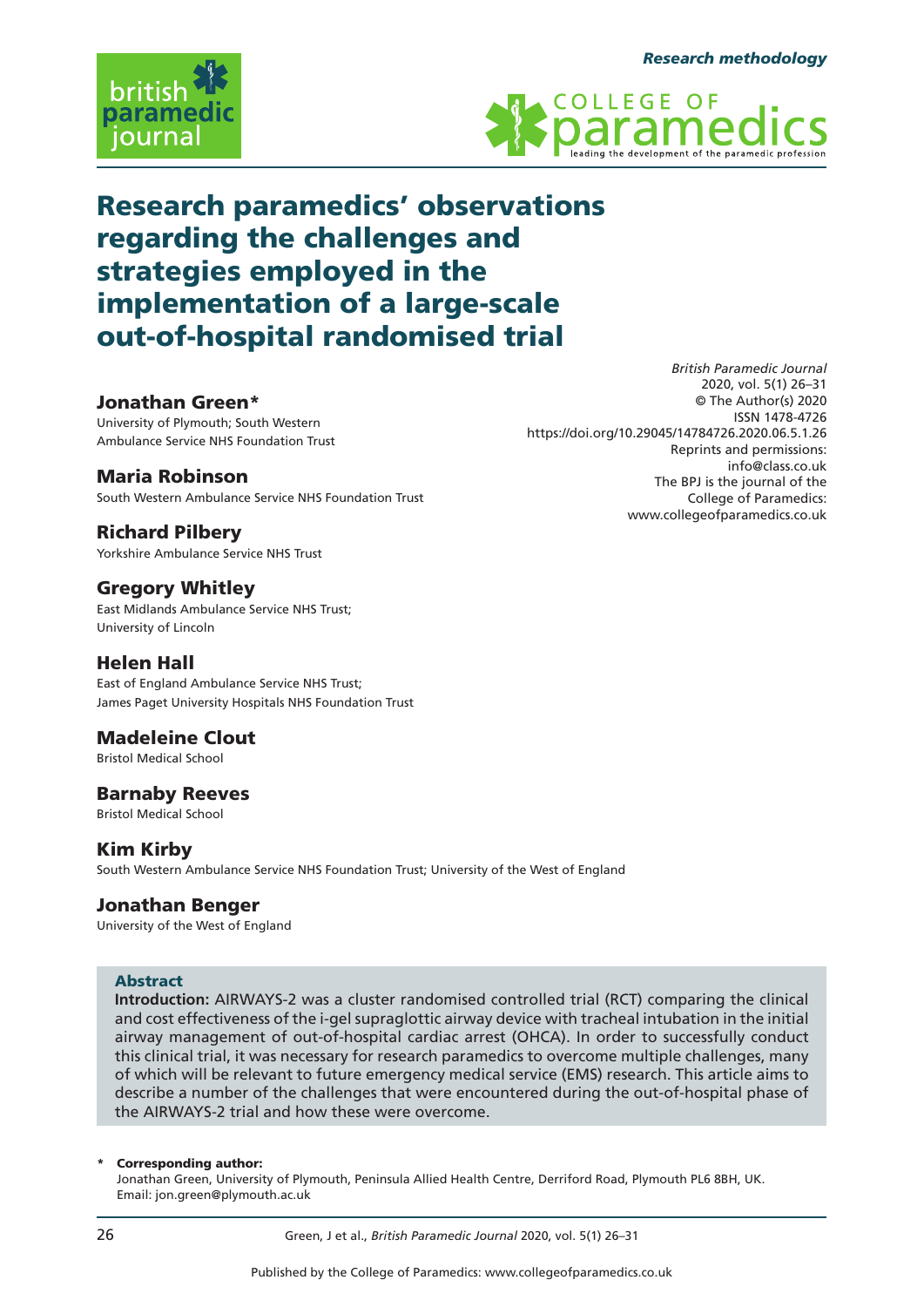**Methods:** The research paramedics responsible for conducting the pre-hospital phase of the trial were asked to reflect on their experience of facilitating the AIRWAYS-2 trial. Responses were then collated by the lead author. A process of iterative revision and review was undertaken by the research paramedics to produce a consensus of opinion.

**Results:** The main challenges identified by the trial research paramedics related to the recruitment and training of paramedics, screening of eligible patients and investigation of protocol deviations / reporting errors. Even though a feasibility study was conducted prior to the commencement of AIRWAYS-2, the scale of these challenges was underestimated.

**Conclusion:** Large-scale pragmatic cluster randomised trials are being successfully undertaken in out-of-hospital care. However, they require intensive engagement with EMS clinicians and local research paramedics, particularly when the intervention is contentious. Feasibility studies are an important part of research but may fail to identify all potential challenges. Therefore, flexibility is required to manage unforeseen difficulties.

#### Keywords

emergency medical services; emergency medical technicians; out-of-hospital cardiac arrest

## Introduction

AIRWAYS-2 was a cluster randomised controlled trial (RCT) comparing the clinical and cost effectiveness of the i-gel supraglottic airway device with tracheal intubation in the initial airway management of out-of-hospital cardiac arrest (OHCA). It is the largest trial of its kind published to date, and the results have advanced the evidence base for an important area of emergency medical service (EMS) practice (Benger et al., 2018). In order to successfully conduct this clinical trial, it was necessary for the research paramedics (RPs), who were responsible for paramedic recruitment and training, patient screening and data collection, to overcome multiple challenges, many of which will be relevant to future EMS research.

The out-of-hospital environment is a challenging research setting, and EMS clinicians are a mobile workforce operating under significant operational pressures with limited opportunities for training. This may partly explain why fewer than 1% of out-of-hospital studies are RCTs (Venkataraman et al., 2014). However, the trial was led by a chief investigator with experience of ambulance service practice and research, and the ambulance services were involved early in trial set-up. In keeping with good research practice, a feasibility study was conducted (REVIVE-Airways) prior to the main study (Benger et al., 2016), with paramedics involved in the development of the feasibility and main study (Benger et al., 2013; Rhys et al., 2013; Taylor et al., 2016).

The challenges of study set-up, enrolment and follow-up of the AIRWAYS-2 trial have previously been discussed (Robinson et al., 2019). This article aims to describe a number of the challenges that were encountered by the research paramedics during the delivery of the pre-hospital phase of the AIRWAYS-2 trial and how these were overcome.

#### **Methods**

Following completion of the AIRWAYS-2 trial, the four research paramedics (one in each of the participating ambulance services) and the coordinating lead research paramedic were asked to reflect on their experience of facilitating the trial. They were asked to submit their observations, describing challenges encountered when implementing the trial and the strategies employed to overcome them. Responses were provided via e-mail as free-text responses. These responses were then collated by the lead author and underwent a process of iterative revision and review by the research paramedics and other members of the trial management group to produce a consensus of opinion.

#### **Results**

The main challenges identified by the research paramedics responsible for the implementation of the out-of-hospital 'intervention' phase of AIRWAYS-2 related to the recruitment and training of paramedics, screening of eligible patients and investigation of protocol deviations / reporting errors.

## *Challenges*

#### *Recruiting and training*

In order to enrol the required 9070 patients for the trial, it was estimated that 1500 paramedics would be required to participate (Benger et al., 2016). Participation was voluntary, and paramedics were required to attend a 2-hour training session, typically in their own time. Initial recruitment was slow in some regions. It was initially planned that all training would be led by experts in airway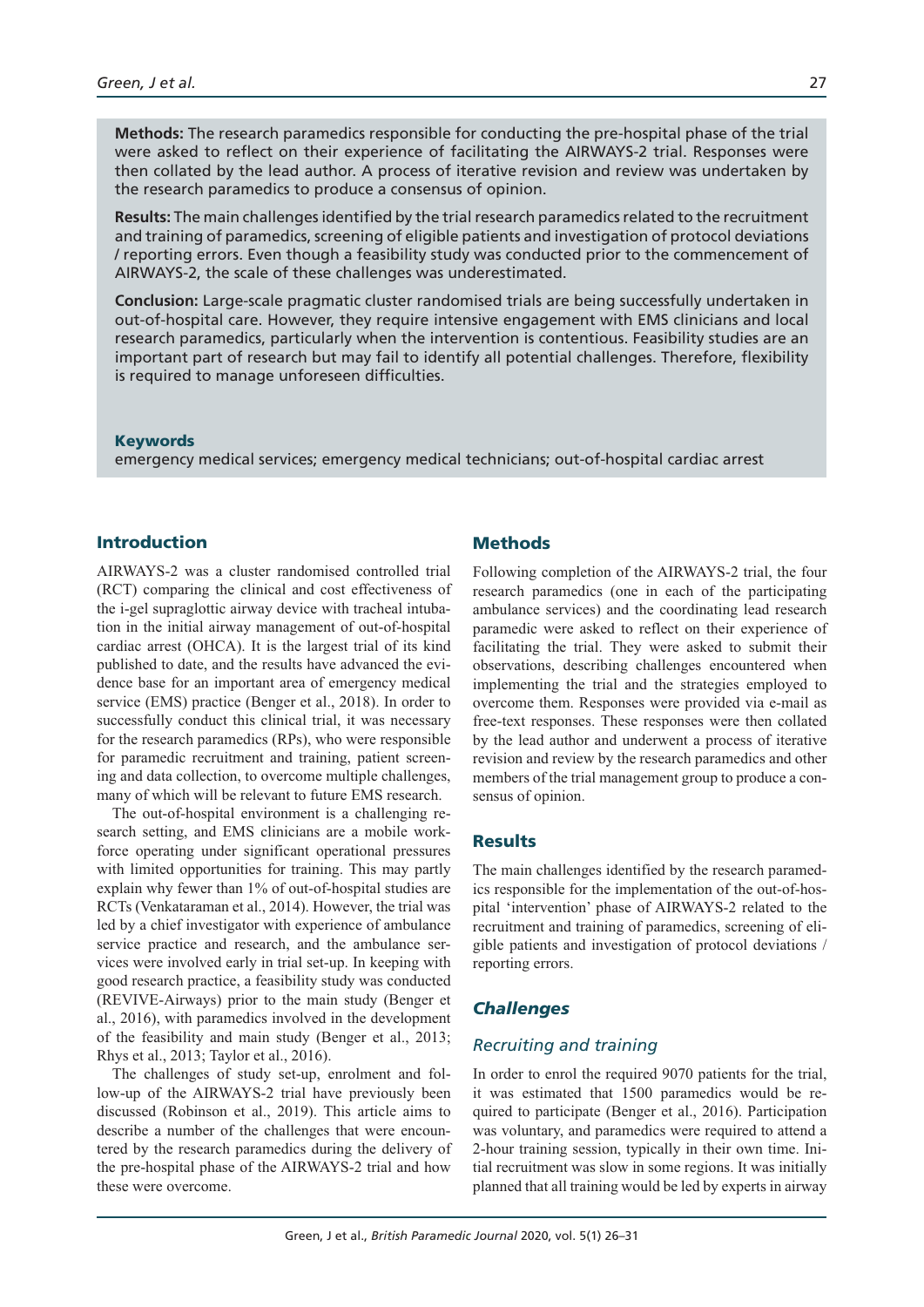management, such as consultants in anaesthesia, critical care or emergency medicine. However, in some areas, demand for larger than expected numbers of (small) training sessions made this logistically difficult. Although there was significant engagement from many medical consultants and senior clinicians, which greatly benefited participants, the aim of consistently including airway experts did not allow sufficient flexibility to recruit paramedics at the required rate.

Paramedics were the units of cluster randomisation, rather than groups or localities as is more often the case in EMS trials (Robinson et al., 2019). This approach avoided the challenges of on-scene patient randomisation, but meant that participating paramedics had to maintain their allocated airway management protocol for the duration of the trial. This method meant that skill fade was potentially a problem, particularly for paramedics allocated to the i-gel arm. In addition, concern was expressed about the potential loss of intubation as a core skill for paramedics and the evidence supporting such a move.

#### *Screening of eligible patients*

To reduce the risk of bias that could arise as a result of paramedics not being blinded to their airway allocation, it was important that all patients who met the inclusion criteria for the trial (Table 1) were included (Taylor et al., 2016). This necessitated daily screening of the computer-aided dispatch (CAD) system records, which in some areas was up to 70–100 cases per day for the 2-year recruitment period of the trial. In addition, reviews of OHCA audit data were also undertaken to identify eligible patients. Where possible, incidents were cross-referenced with ambulance patient clinical records (PCR). If an eligible but not consciously enrolled patient was identified, the paramedic was consulted to verify eligibility, determine the reason for failure to report the patient and ensure that a trial case report form (CRF) was completed. While almost 70% of required CRFs were returned, 30% were not, requiring an RP to either complete the CRF with the paramedic over the phone or, in the event that the paramedic could not be contacted, to complete it using routine data. Paramedics reported a variety of explanations regarding unreported patients, including misunderstanding or poor recollection of eligibility criteria, forgetting to report and operational pressures (including shift overruns).

During the early stages of AIRWAYS-2, a mounting backlog in screening and other activity developed alongside continuing pressure to train more paramedics. Determining which unreported patients were eligible for the trial and pursuing paramedics to complete and return CRFs were the biggest challenges of the outof-hospital implementation of AIRWAYS-2. The ease with which unreported but possibly eligible patients could be identified varied. While electronic PCRs were being rolled out within some Trusts, they represented only 25% of records accessed for the trial. Even in areas where electronic PCRs were available, relevant data fields were often omitted in favour of free-text entries, limiting the accuracy of automated searching. However, overall, electronic PCRs were easier to identify and interrogate than scanned paper PCRs, the limitations of which have been documented previously (Turner et al., 2008).

Screening processes were further complicated by the inaccurate filing and indexing of some PCRs (paper and electronic), requiring substantial efforts to locate them by cross-referencing multiple information sources. These, along with other factors such as delays in receiving CRFs and the requirement to identify and document a minimal dataset for all 73,000 cardiac arrests which were identified across the four participating regions during the trial period, contributed to the scale of the screening task.

#### *Investigation of protocol deviations / reporting errors*

In AIRWAYS-2, there were 870 (9.4%) cases where a protocol deviation occurred, either because enrolling paramedics did not perform their allocated intervention first, or because eligible patients were enrolled and/or treated by the wrong paramedic (this was, however, a 10% reduction compared with REVIVE-Airways; Benger et al., 2016). The investigation of apparent protocol deviations required considerable efforts to seek clarity and additional information from both paramedics and patient records

Table 1. Patient participant inclusion and exclusion criteria for AIRWAYS-2.

| Inclusion (all must apply)                                                                                                                                  | Exclusion (if any one applies)                                                                                                                                                      |
|-------------------------------------------------------------------------------------------------------------------------------------------------------------|-------------------------------------------------------------------------------------------------------------------------------------------------------------------------------------|
| Patient known or believed to be 18 years of age or older                                                                                                    | Patient detained by Her Majesty's Prison Service                                                                                                                                    |
| Patient has had a non-traumatic cardiac arrest outside<br>hospital                                                                                          | Patient previously recruited to the trial (determined<br>retrospectively)                                                                                                           |
| Patient must be attended by a paramedic who is<br>participating in the trial and is either the first or second<br>paramedic to arrive at the patient's side | Advanced airway management already in place when AIRWAYS-2<br>paramedic arrives at patient's side, inserted by another<br>registered paramedic, a nurse or a doctor (when the first |
| Resuscitation is commenced or continued by ambulance<br>staff or responder                                                                                  | paramedic to arrive is not participating in AIRWAYS-2)<br>Known to already be enrolled in another pre-hospital<br>randomised trial                                                  |
|                                                                                                                                                             | Resuscitation considered inappropriate<br>Mouth opening $<$ 2 cm                                                                                                                    |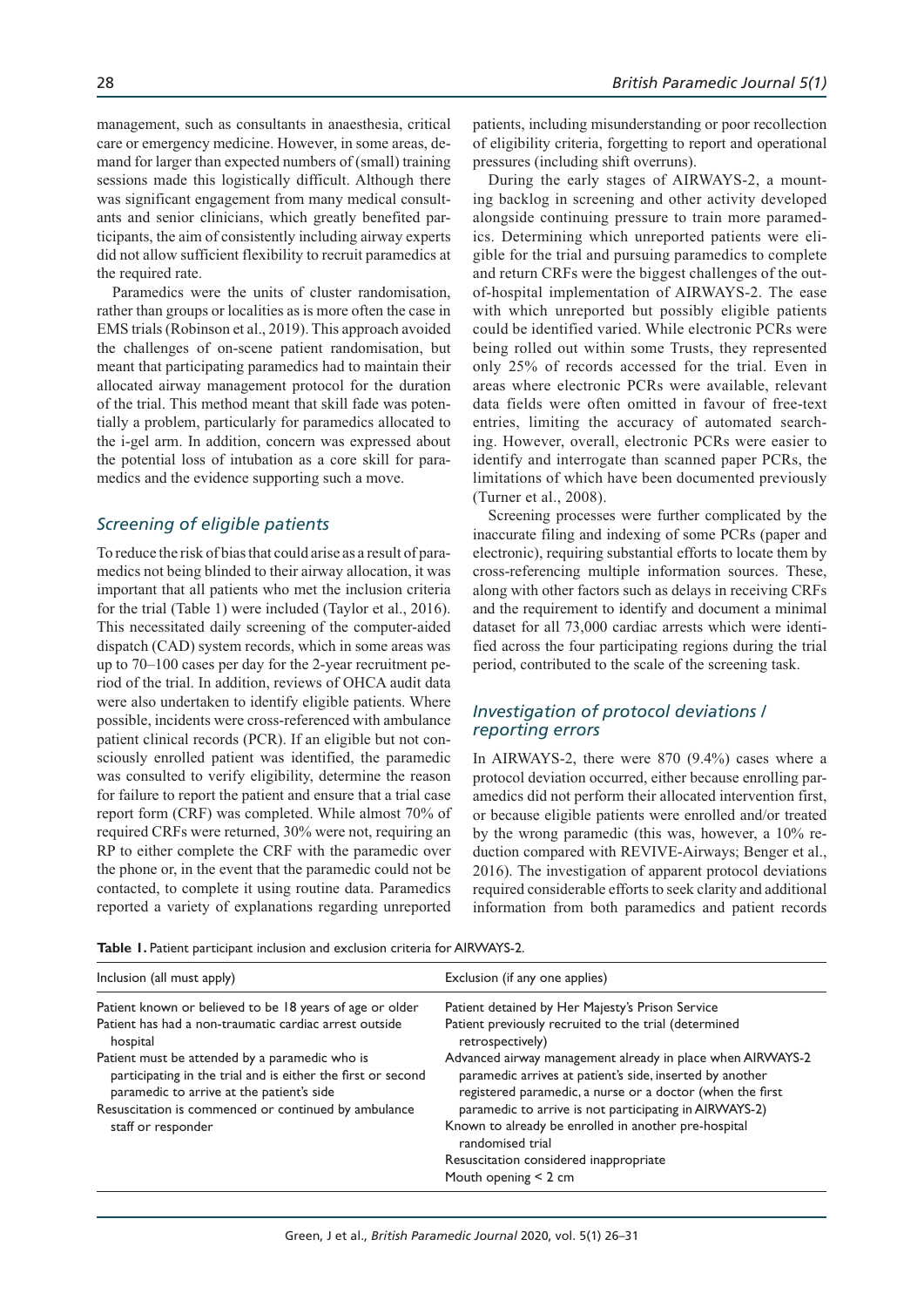(hampered by difficulties in communicating with paramedics). Protocol deviations occurred more frequently in the group of patients who were identified during screening than in those reported by paramedics.

Many paramedics attended few eligible OHCAs in the course of the trial (the mean OHCA attendance per year was three). In addition, trial training stressed that paramedics should have the freedom to deviate from their protocol if they felt it was in the patient's best interests. One commonly reported obstacle to protocol compliance was perceived clinical and/or hierarchical seniority. On numerous occasions, paramedics reported that no challenge was made to non-trial clinicians who were either already managing a patient's airway or who wanted to assume control of the airway. In addition, paramedics occasionally attended patients without all necessary equipment, particularly in one Trust where the i-gel was not the routinely used supraglottic airway device. This appears to have occurred most frequently in situations where paramedics were solo responders and/or where dispatch information did not suggest a cardiac arrest. Another common cause of protocol deviation was the presence of significant quantities of vomit or other fluid in a patient's airway, which typically led to early abandonment of the allocated primary airway management method for paramedics in both trial arms.

## *Solutions*

The key theme that persisted in tackling the challenges arising during the study was the receptiveness of the chief investigator to issues and suggested solutions, raised by RPs. This empowered the RPs to work together on determining a collective response to problems, as well as allowing each RP the flexibility to adopt the method that worked best within their own Trust. In addition, there were two multidisciplinary investigators' meetings held during the course of the study which, while logistically challenging to organise, meant that members of the central trial team and participants from each trial site (including principal investigators, research managers, clinical directors, research paramedics and representatives from finance departments) were able to meet face to face.

# *Recruiting and training*

The challenge of recruiting paramedics to take part centred on conveying the scientific and clinical rationale for the trial. This is summarised by International Liaison Committee on Resuscitation guidelines: '… the evidence to support the use of advanced airway interventions during ALS [advanced life support] remains limited' (Soar et al., 2015). It was essential to sensitively and effectively engage with the paramedic community. A communication strategy was developed which included posters at ambulance stations, promotional merchandise, newsletters,

internal communications, emergency department and station visits by RPs, social media, a trial website, promotion at conferences and events, engagement with opinion leaders, FAQs, training videos and podcasts. Newsletters were embedded in e-mail text because attachments were frequently blocked by firewalls.

Publicity initiatives generally resulted in small but noticeable boosts to paramedic recruitment (particularly e-mails and face-to-face contact at hospital Emergency Departments). However, recruitment remained a challenge, and it was necessary to continue for half of the 2-year patient enrolment period in order to achieve 1523 paramedic participants (it had been anticipated that most paramedic recruitment would be completed prior to the start of patient enrolment).

The challenge of matching those paramedics who expressed an interest in AIRWAYS-2 with training sessions was principally resolved by altering the training model. In one region, sessions were embedded within other service events. However, scope to exploit this strategy was reliant on goodwill from training and operations directorates. For sessions that required paramedics to attend in their own time, the provision of overtime payments, travel costs and attendance certificates helped to mitigate the inconvenience to participants.

To overcome the issues with airway expert availability, it was agreed by the trial management team that having benefited from the experience of training alongside airway experts, the research paramedics were capable of delivering sessions unsupported. This policy facilitated the provision of large numbers of additional small sessions, contributing substantially to the 468 widespread events that were ultimately delivered. However, expert support continued to be sought for larger events where possible.

To assist with skill fade, mid- and end-point training sessions were provided. In addition, there was an online provision for the mid-point training. As with the initial training, overtime payments, travel expenses and attendance certificates were provided. However, these sessions were generally not well attended, with around 10–12% of paramedic participants attending one or more of the training sessions.

# *Screening of eligible patients*

The challenges of paramedic recruitment and patient screening were reported back to the trial management group. Crucially, these concerns were listened to and acted upon. Additional support was funded through allocations to individual sites from within the trial budget and in some cases from local Clinical Research Networks (CRNs). However, the quantity and nature of this support varied between sites. The most typical model was to utilise seconded operational staff and those on light duties, but availability of such staff varied. In one Trust, the local CRN was able to assist and provide a research nurse for several months.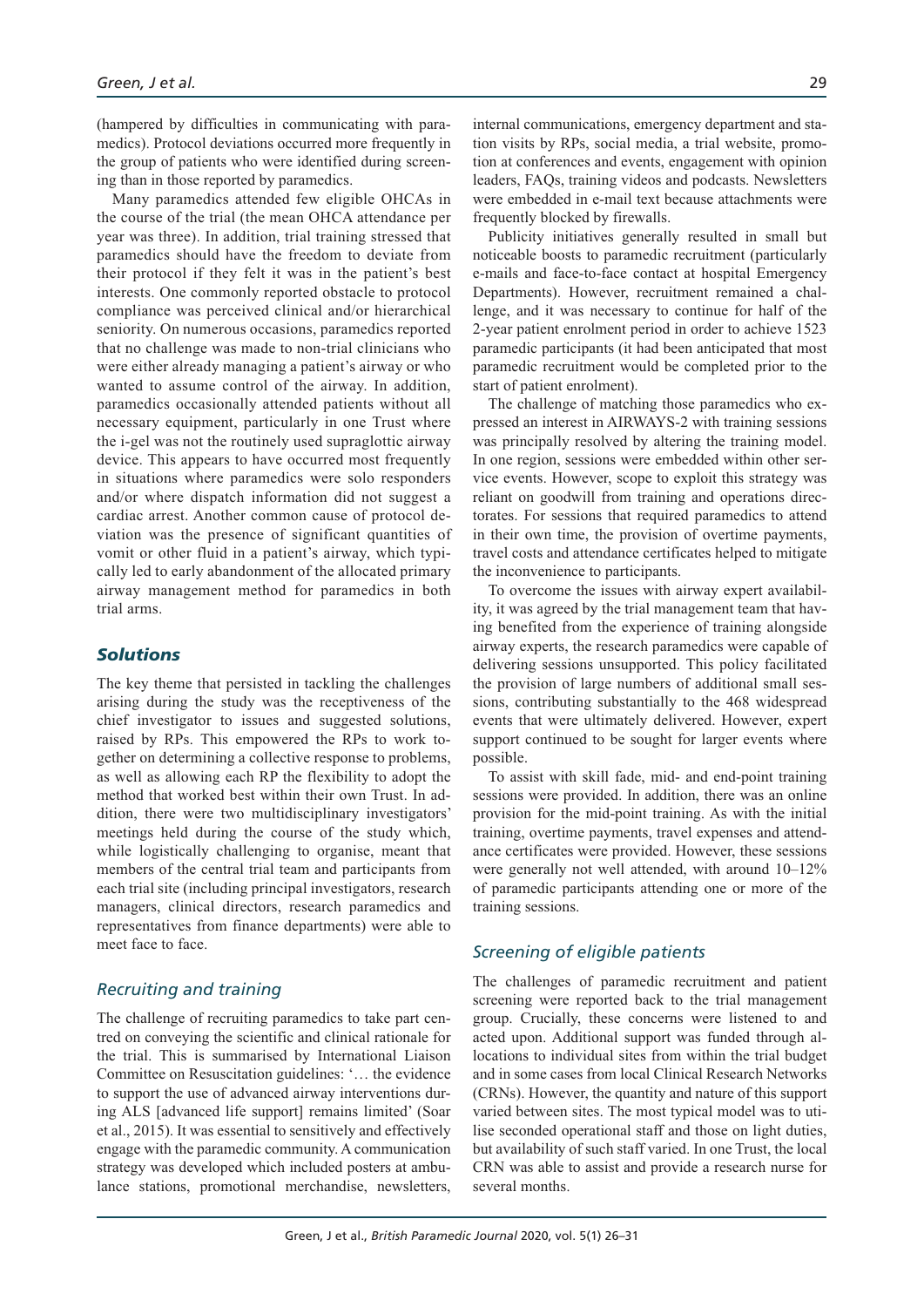## *Investigation of protocol deviations / reporting errors*

Close attention was paid to protocol deviations, and there were regular reviews undertaken by the RPs and the trial management team. Part way through the trial, the option of an electronic CRF was introduced. This significantly increased the speed with which forms were received by RPs, enabling rapid query-raising while events were still fresh in the minds of paramedics. Repeated efforts were made to encourage protocol adherence, including laminated aide memoires, a mobile phone web application, refresher training, station champions, posters and e-mails to highlight the protocol and common causes of protocol deviation. However, there were a small number of cases where paramedics had to be withdrawn from the study due to recurrent protocol deviations.

# **Discussion**

Difficulties in recruiting and training the required number of paramedics in some trial regions appear to have occurred for two particular reasons: concerns of principle, which made paramedics unwilling to be involved (because they considered themselves not to be in equipoise regarding the research question), and difficulty in providing enough convenient training sessions to persuade paramedics to attend them outside their usual working hours. Other potential barriers to paramedic recruitment reported in the literature include extra workload, responsibility and time taken completing paperwork, uncertainty that research is part of a paramedic's role and concerns that involvement would not be supported by employers (Hargreaves et al., 2014). However, it was not evident that these concerns were major obstacles to participation in AIRWAYS-2.

Despite the emphasis placed on explaining the rationale for the trial, the importance of which was also noted during the PARAMEDIC trial (Pocock et al., 2016), and the fact that the devices used were employed in standard care throughout several of the participating ambulance Trusts, the trial design remained contentious for a number of paramedics. The two chief concerns identified were the perceived impact of the trial on the future availability of tracheal intubation to paramedics, and the perceived adverse effect on skill retention due to the trial protocol. These concerns have been echoed elsewhere as perceived threats to autonomy and professional identity (Hargreaves et al., 2014). One possible way of mitigating the latter would be a periodic intervention crossover trial design (Wang et al., 2016).

Despite successfully undertaking a feasibility trial prior to AIRWAYS-2, the scale of the screening task was under-estimated. Fortunately, a contingency budget did assist with the resolution of this issue, but had this not been available the level of data completeness would have been at risk. Future studies should not underestimate the amount of research paramedic time involved in collating data, even 'routine' data, for such studies.

In most clinical trials, research duties such as enrolling patients are conducted by clinicians who have research-specific training and experience. Many of the volunteer paramedics who participated in AIRWAYS-2 had little or no previous exposure to clinical trials. They were nevertheless required to conduct a number of research-related activities without compromising patient care (Lerner et al., 2016), in the context of an OHCA. It is perhaps unsurprising that there were difficulties in recognising eligibility, conducting interventions and reporting patients during and after such events, particularly for paramedics who are infrequently exposed to OHCA.

Evidence from previous out-of-hospital trials suggests that increasing complexity often corresponds with decreasing protocol compliance (Venkataraman et al., 2014). Although efforts were made to keep the processes and procedures required for AIRWAYS-2 uncomplicated, and to challenge recurrent issues, 9.4% of enrolments were subject to protocol deviation. Further simplification of the eligibility criteria (consistent with feedback from the PARAMEDIC trial; Pocock et al., 2016) could encourage even higher levels of protocol adherence, but would require balancing this against consequent changes to perceived acceptability and patient eligibility.

# Conclusion

The main challenges highlighted by the research paramedics employed to facilitate the out-of-hospital phase of the AIRWAYS-2 trial were paramedic recruitment and training, patient screening and the identification and management of protocol deviations. Solutions to these challenges included flexibility and publicity in paramedic recruitment and training, increased out-of-hospital resources for patient screening and improved publicity and education focused on protocol deviations. Large-scale pragmatic cluster randomised trials are being successfully undertaken in out-of-hospital care. However, they require intensive engagement between EMS clinicians and local research paramedics, particularly when the intervention is contentious. Feasibility studies are an important part of research, but they may fail to identify all potential challenges, and flexibility is therefore required to manage unforeseen difficulties.

## Acknowledgements

The AIRWAYS-2 trial team acknowledges the vital contribution of all the paramedics in the East of England, East Midlands, South Western and Yorkshire Ambulance Services who participated in the trial, and all the research staff, at 95 hospitals in England, who collected follow-up data for patients enrolled in the study. We also acknowledge the contribution of the staff of the Clinical Trials and Evaluation Unit, Bristol. This work has not been presented at a conference or published as a conference abstract.